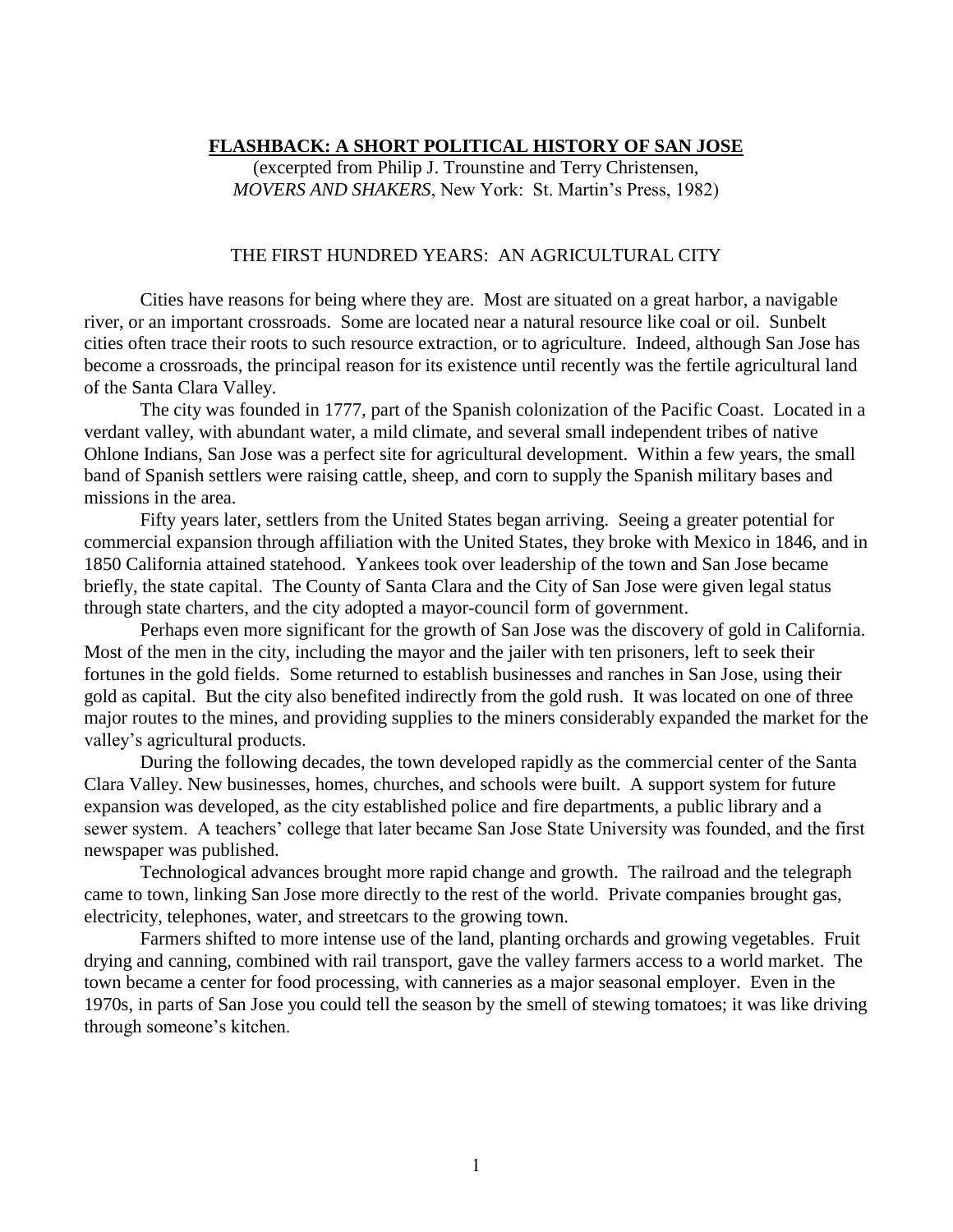| Year | San Jose | Santa Clara County |
|------|----------|--------------------|
| 1777 | 66       |                    |
| 1820 | 240      |                    |
| 1852 | 2,500    | 6,764              |
| 1870 | 9,089    | 26,246             |
| 1890 | 18,060   | 48,005             |
| 1910 | 28,946   | 83,539             |
| 1920 | 39,642   | 100,676            |
| 1930 | 57,651   | 145,118            |
| 1940 | 68,457   | 174,949            |
| 1950 | 95,280   | 290,547            |
| 1960 | 204,196  | 658,700            |
| 1970 | 445,779  | 1,064,714          |
| 1980 | 625,763  | 1,265,200          |
| 1990 | 782,248  | 1,497,577          |
| 2000 | 894,943  | 1,682,585          |
| 2010 | 945,942  | 1,781,642          |
|      |          |                    |

**City of San Jose and County of Santa Clara, Population, 1777-2000**

\_\_\_\_\_\_\_\_\_\_\_\_\_\_\_\_\_\_\_\_\_\_\_\_\_\_\_\_\_\_\_\_\_\_\_\_\_\_\_

**\_\_\_\_\_\_\_\_\_\_\_\_\_\_\_\_\_\_\_\_\_\_\_\_\_\_\_\_\_\_\_\_\_\_\_\_\_**

By 1880, the town was dominated, like so many others in that era, by a political machine. The new utility companies, streetcar operators, and canneries were intimately associated with the machine. Each needed government to maximize its profits. Utility companies and streetcar lines needed franchises --or monopolies on service areas -- granted by local government. Canneries needed a system for disposing of their massive effluent, preferably subsidized by the taxpayers. Inevitably, these companies became involved in community politics.

And then there was the greatest power of all, the railroads. San Jose, like the rest of California, was almost totally dependent on the railroads to transport its products. Combined with their extensive landholdings, the railroads gained enormous power and used it. Southern Pacific, after a period of absorbing smaller railroads, came to dominate both the city of San Jose and the state of California.

The local machine, known as "the gas house gang" because of its connection to the gas utility company, was Republican but depended on working class voters seduced by jobs or lesser favors. Friendly merchants were rewarded with city contracts. But the main job of the machine was to protect the interests of the railroad - the Southern Pacific - and utility companies. That meant maintaining the prevailing distribution of the spoils rather than enhancing the community.

#### 1880 - 1940 : EMERGENCE OF A COMMERCIAL CITY

With an expanding market and transportation network, San Jose began to move into the commercial phase of its development. By 1890, San Jose had grown to 18,060. The town was becoming a city. As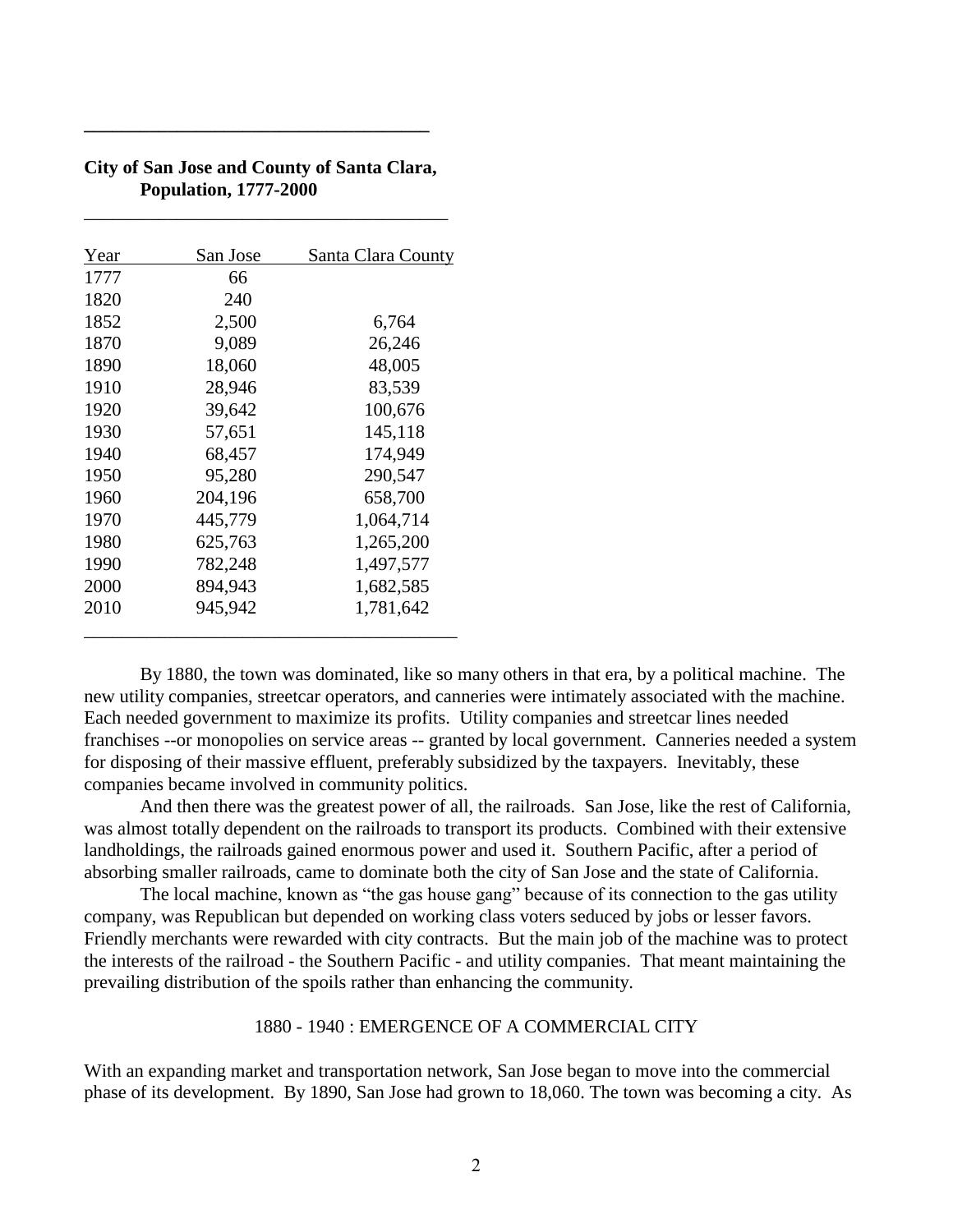in other growing cities throughout the Sunbelt, a new, urban class was emerging in San Jose. Merchants and professionals were growing in number and organizing socially through the formation of a country club, a yacht club, and a women"s club. And although San Jose"s economy still centered on agriculture, this new class was interested in more intense economic development to expand the market for their department stores, newspapers, construction companies, and legal services. It was only a matter of time before the commercial classes organized politically to oppose the machine, which they viewed as corrupt, amateurish, and inefficient. Perhaps even worse, from their perspective, it served big business and the working class but not the merchant and professional classes.

They felt the machine was doing too little to foster economic development. The city had not adapted rapidly enough to new technology, particularly the automobile. Streets weren"t being paved and lighted, and storm drains, sewers, and other improvements weren't being built quickly or well enough under the machine. San Jose - and its merchants - were missing out on the growth other cities were enjoying, and the merchants blamed the machine. As one historian has said, in order to get things moving again:

...governments had, first of all, to find new sources of revenue to build the unprecedentedly expensive new facilities. The tax rate for individual taxpayers could be - and was - raised. But a far more palatable course was to increase the overall tax base, which could be accomplished merely by annexing outlying populated areas to the central community, or, with more difficulty, by attracting new residents and new business to town. Another means of finding new funds was to demand an end to the inefficient spending of existing city governments.<sup>1</sup>

The political machine was the obstacle to such growth, and a group of businessmen, orchardists, doctors, lawyers, and judges began a reform movement in San Jose that was bent on ending the machine's existence. In 1896 they succeeded in revising the city charter to weaken the powers of the mayor and strengthen the independent commissions that were in charge of schools, police, fire, and other city departments. The machine was still strong enough to win the next election, however, and it wasn"t until 1902 that the reformers elected their own mayor. Their success seems to have been due to their growing numbers, their acquisition of two of the city"s three newspapers, and an accommodation with the Southern Pacific Railroad.

### The Reformers

The reform administration cleaned up City Hall and paved and lighted the streets. Business boomed. Real estate prices rose rapidly. The city grew from 21,400 in 1900 to 27,868 in 1904. The leader of the reform movement was elected to Congress, and it seemed that the reformers had the town sewn up.

After their victories, the reformers returned to their businesses, uninterested in the jobs and favors machine supporters had expected when their side won. But those jobs and favors proved better at holding an organization together than the ideals of the reformers. The machine remained popular with policemen, firefighters, and school teachers. Nor were liquor and gambling interests pleased with the reformers. In 1906, the local attorney for the Southern Pacific pulled these elements together to recapture City Hall.

The reformers were out of power for a decade, but they spent those years building a movement for more substantial changes in the structure of city government. Winning elections, they could see, wasn"t enough. They had to modify the system to purge forever the politicians and replace them with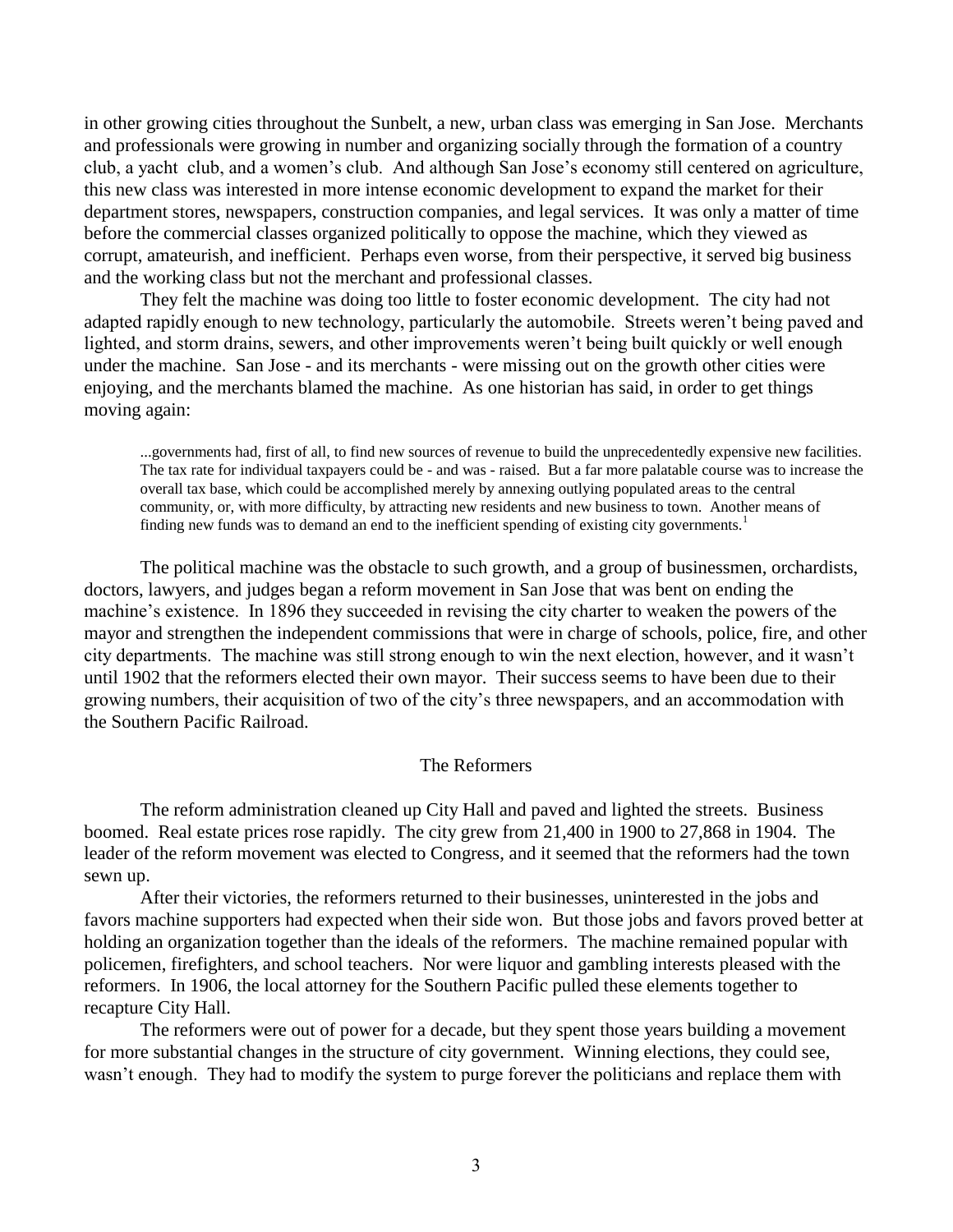efficient administrators who would govern on a businesslike basis - and who would serve their businesses.

The Good Government League, the New Charter Club, and the Women"s Civic Study League, all made up of middle- and upper-class business and professional men and their wives, worked for a decade to accomplish these ends. They became part of the state and national Progressive Movement. Nationally known muckrakers passed through San Jose, speaking to frenzied middle-class audiences. They attacked the bosses, the railroad, the utilities, the monopolies, and the immigrants. They studied innovative governmental structures designed to lessen the influence of their enemies while bringing good government and enhancing their own power.

In 1914 the reformers regained control of City Hall, and the following year a committee of freeholders, dominated by members of the Chamber of Commerce and the Merchants" Association, was elected to rewrite the city charter. They called in an expert, Professor Thomas Reed of the University of California, to write their new charter, which won voter approval that same year. The reform newspapers campaigned hard for the charter revision, and the only opposition came from labor leaders, who argued that working people had been left out of the process and would have less accountable government under the new guidelines.

The reform charter was based on Professor Reed"s concept of replacing "amateurs in the art of administration" with professional city managers:

The administrator has no concern with "policy," except to offer such suggestions and advice as his experience warrants. The administrator's relation to the people is the same that is borne by the general manager of a corporation to its stockholders. [Therefore the administrator] should be removed as far as possible from the immediate effects of public opinion.<sup>2</sup>

Thus the office of mayor was abolished, and a manager appointed by the city council became the chief executive. The manager was meant to be a neutral professional, implementing council policy, making suggestions, and responsible for the budget and for hiring and firing other city employees. They city council was expanded from five to seven, all to be elected at large (by the city as a whole), thus reducing the parochial influences of wards (or districts). They were given minimal pay because they were meant to serve only part time, leaving local government to the professionals under the leadership of the manager.

By 1915, San Jose also had primary elections for city council, recall of elected officials by petition and election, and the initiative and referendum to allow the voters to make or review laws. All were a part of the reformers' efforts to lessen the machine's stranglehold on the city. As a result of a 1911 amendment to the California constitution intended to weaken the Southern Pacific machine"s control on state politics, all local elections were nonpartisan, meaning that candidates were not party nominees and party labels were not allowed on the ballot. Thus, by 1916, San Jose's governmental structure was almost purely reformist, consisting of: (1) a city manager (2) at-large, nonpartisan, council elections; and (3) the recall, referendum, and initiative. There was no longer even a titular mayor. The council chose a president by seniority rotation, but his powers were confined to presiding over council meetings.

The effect of all these reforms was to solidify the influence of the business class and to lessen that of the general populace. Administrative powers were in the hands of a supposedly neutral, professional manager, expected to govern in a businesslike manner and accountable to the voters only indirectly through the city council. The council itself was elected at large; no longer were individual council members responsible to any section of the city.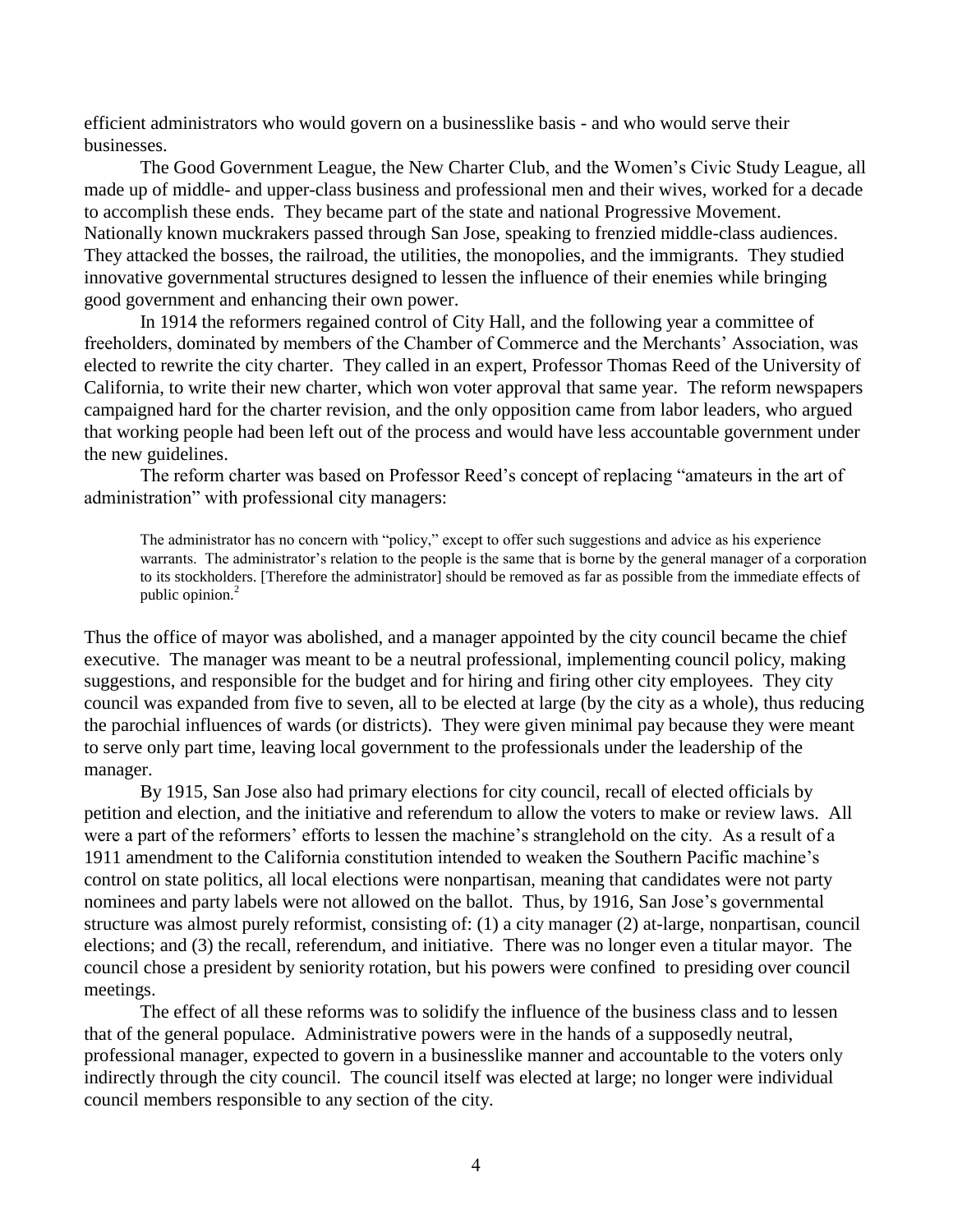In combination with nonpartisan elections, the at-large system gave electoral advantages to the well-known and affluent members of the business class who could secure newspaper support and raise the money necessary for a campaign. Without a party label to establish legitimacy or a party organization to supply workers, ethnic and working-class candidates had difficulty getting elected. The system as a whole was a businessman's model government, insulated from the voters and emphasizing professional management. The city"s public information brochure compared city government to a corporation: the voters were the stockholders, the council was the board of directors, and the chief executive officer was the manager.

Such a reform structure is typical of Sunbelt cities. A substantial majority use the councilmanager form of government and at-large elections, and 94 percent of western cities and 78 percent of southern and border-state cities use nonpartisan elections. The adoption of these structures in the Sunbelt reflects the dominance of business elites at the turn of the century. They seized local government and molded it in their image. They attempted the same in Frostbelt cities, but with considerably less success because the machines there were stronger, thanks to their alliance with the large ethnic-immigrant population. In the North and West, instead of structural reform businessmen had to reach an accommodation with the machines.

But what was happening in San Jose was typical of events in many Sunbelt cities. Business interests were forging a city government that could hasten the growth they wanted and needed. San Jose was going to be a city that did more than pack prunes and stew tomatoes.

The reformers won the 1916 election, the first under the new charter, and made Professor Thomas Reed their first city manager. Reed introduced competitive bidding for city contracts, awarding them to the lowest qualified bidder rather than giving them to supporters in the style of the machine. He also introduced a civil service system for hiring, promoting, and firing municipal employees on the basis of merit, not loyalty to the machine.

But Reed"s ideals soon foundered on the rocks of political reality. As Reed and many other reformers learned, changing the structure of government didn"t necessarily consolidate their control. The reformers had won, but the machine was still around, active in county politics and leading the resistance to Reed"s tight budgets, competitive bidding, and civil service system. Again it retained control of the police and fire departments, and also the schools, through the carefully cultivated loyalty of the workers in them. Reed lasted two years, then left San Jose with his ideals profoundly shaken. By 1920, the Southern Pacific machine had reclaimed control of the city council.

Clarence Goodwin, the young city engineer, was then appointed city manager. For twenty-four years—one of the longest tenures in the profession of city management—he held the post and unlike his predecessors, Goodwin had great political acumen and was able to adapt to the shifting political winds. Many years later a magazine writer described him as "the perfect public servant of an agricultural metropolis: a firm Methodist, a public prohibitionist and, in the words of one of his admirers, 'economical to the point of parsimony."<sup>3</sup> He performed an admirable political juggling act, too. On the one hand, he accepted "the theory that he [was] an employee of the council."<sup>4</sup> His image suited the reformers, and he gave them enough efficiency to keep them happy. On the other hand, he accommodated the demands of the machine when it was in power.

#### The Bigley Machine

In the late 1920"s, in what must have come as a great shock to the reformers, a new machine became a power in city politics. Charlie Bigley, a beer distributor and ambulance operator, became the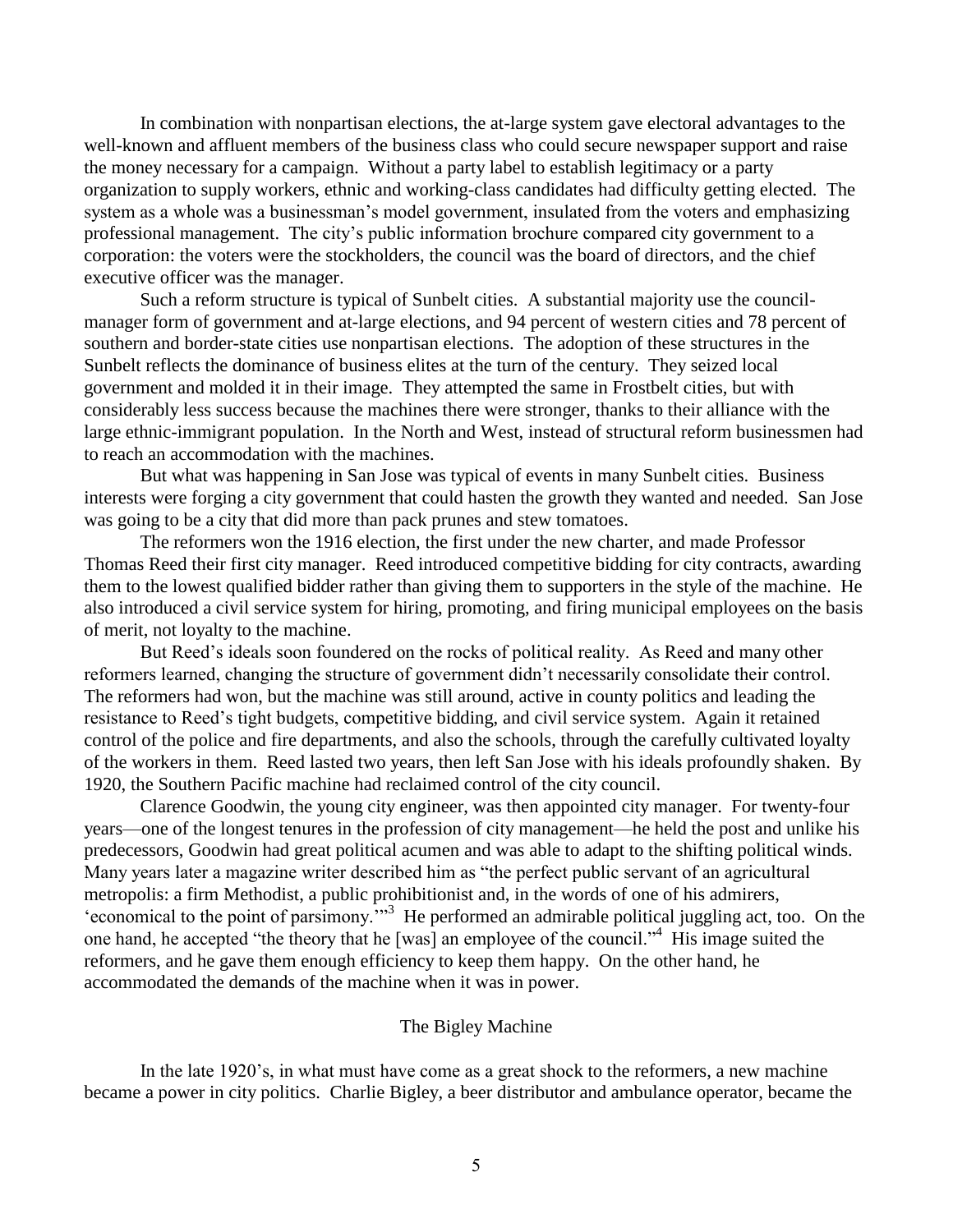boss and controlled a majority on the city council through the 1930"s. Bigley never consolidated a base as substantial as the old machine"s, but with gifts of shoes and clothing, he maintained support among low income voters, and through his control of the police and fire departments he kept liquor and gambling interests loyal. Needless to say, his influence came in handy for his own ambulance company. Both police and fire-fighters campaigned in uniform for machine candidates, and Bigley"s control over hiring in both departments was his strongest base.

Ray Blackmore, who was later chief of police for twenty-five years, illustrates Bigley"s powers of patronage with the story of his hiring: A native lad, Blackmore approached the city manager for work as a policeman but was told there were no positions. Blackmore wandered across the street to Bigley"s office, told his story, and was asked if he could play baseball. He replied he could and was sent back across the street where a position had suddenly opened; Bigley needed players for the police baseball team. Thus was San Jose"s reform government made to adapt to the power of the machine through the cooperation of City Manager Goodwin.

#### 1940 - 1979: EMERGENCE OF AN INDUSTRIAL CITY

Agricultural and commercial cities can grow only to a certain point, after which further expansion will depend upon the development of a solid industrial base. All across the Sunbelt—in Houston and San Antonio, in Phoenix and in San Jose—local business leaders knew this, and after World War II they set about industrializing their communities with all the vigor they could muster. Happily for their cause, these local leaders were aided and abetted by national forces and the federal government, ultimately causing local growth machines to shift into high gear.

#### I. The Internal Forces

By 1940, San Jose had become a thriving commercial city of 68,457 people. The pleasant downtown shopping district, with classic movie houses and busy department stores, attracted people from farms throughout the valley. They city"s principal function, however, was still as an agricultural center; canneries were the major employer.

As in many other Sunbelt cities, the new generation of business leaders coming of age was not content for their city to remain a modest commercial center. They were concerned that, with half the city's work force employed in canneries, San Jose "feasted in the summer and starved in the winter."<sup>5</sup> They began boosting growth, persuading the city and county governments to spend money to recruit industry, inviting Boeing to locate in San Jose (an offer that was not accepted), and celebrating when, in 1943, IBM built its first West Coast plant in the city. They lobbied for freeways, a municipal airport, and a naval air base.

As an earlier generation had at the turn of the century, they felt government wasn't doing enough to bring about the growth they wanted. It was corrupt and inefficient, and change was in order. They criticized City Manager Goodwin and the chiefs of the police and fire departments but could not get enough votes on the city council to fire them. To circumvent the council, they introduced a charter amendment requiring a vote of confidence for the city manager. Putting the manager before the voters violated the ideal of the city manager as an apolitical administrator, but they weren"t worrying about ideals—they just wanted to get rid of him. Nevertheless, Goodwin survived his first vote of confidence.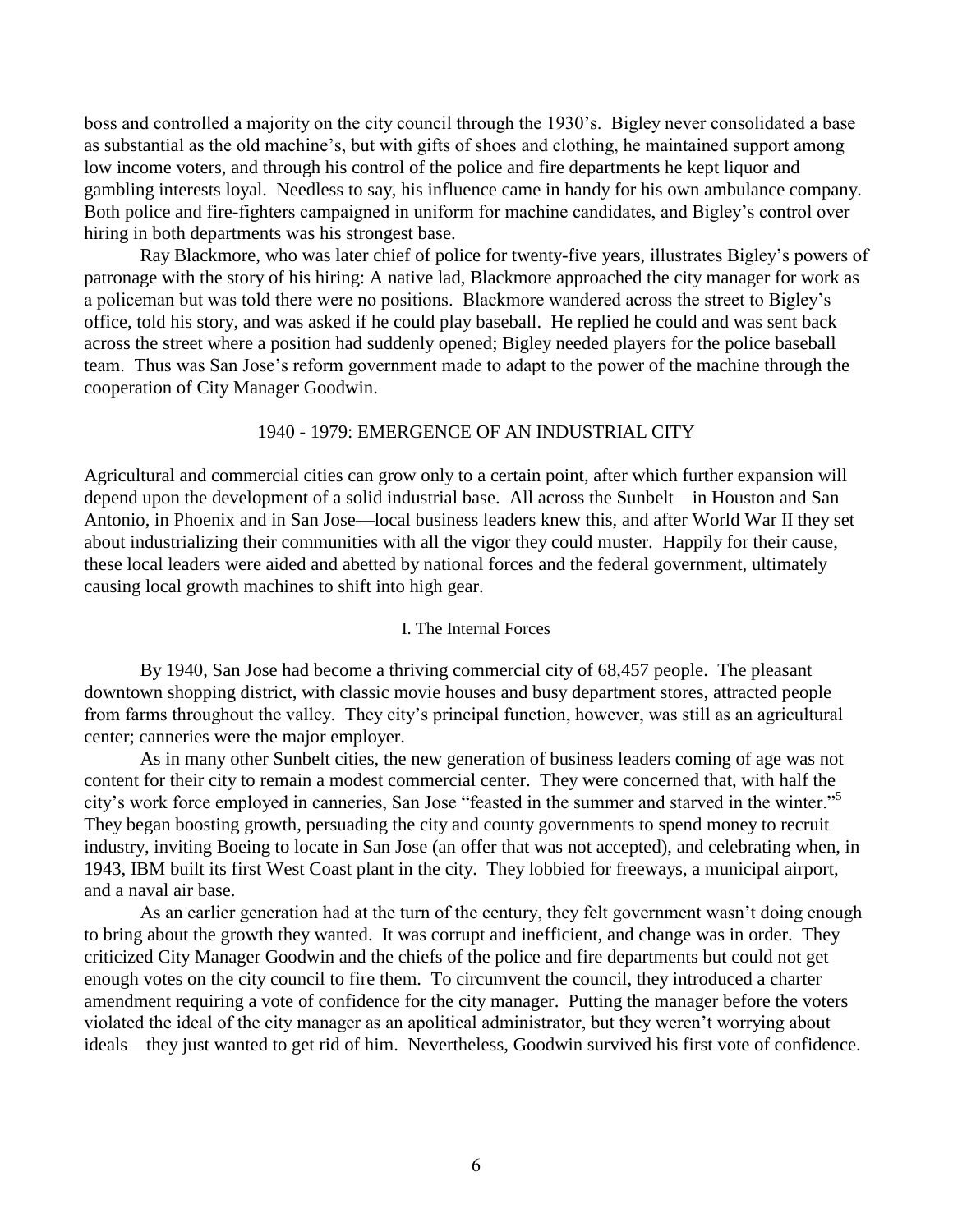*The Progress Committee.* To rid themselves of Goodwin and Boss Bigley permanently, the business boosters formed their own political organization in 1944. In naming it the Progress Committee, they expressed their hope for the future and looked back to an earlier generation of reformers. The one hundred members of the committee, proudly listed in the local press which supported their cause, were almost all merchants, attorneys, industrialists, and major property owners. They were members of the Chamber of Commerce and the Merchants Association, mostly young and ambitious. They wanted "to build...a new metropolis, in place of sleepy San Jose."<sup>6</sup> They wanted growth and economic progress for the city and themselves. They wanted to take advantage of the boom they knew was ahead. But to do that, they had to overcome the resistance of large landowners and labor unions who were against new taxes "to do things the voters actually needed" and seemed to support the "veto-power politics" of the machine.<sup>7</sup> The Progress Committee produced a slate of endorsed candidates who swept to easy victory and soon began cleaning house. Although City Manager Goodwin had won his vote of confidence in the same election, the new council ended his 24-year tenure as manager and also fired the police chief and the fire chief charging them with "bossism," "mismanagement," and "political interference."<sup>8</sup>

Once they controlled City Hall, the interests represented by the Progress Committee held it for thirty years, although the committee itself soon ceased to function formally. "We were all boomers then," said one community leader, and the new expansionist consensus rolled forward with enough momentum to elect the candidates of the business interests without much effort.

Having purged the city administration, they set out to promote industrial development. Subsidized by the city and county governments, the Chamber of Commerce spent \$60,000 on a national advertising campaign in 1944. As a result of the campaign, or more likely because San Jose was the right place at the right time, industrial development followed. The Food Machinery and Chemical Corporation (FMC), a local manufacturer of equipment for farms and canneries, had shifted to building armaments during World War II and expanded following the war. IBM made San Jose its Pacific headquarters. General Electric, Pittsburgh Steel, Owens-Corning, and Kaiser all built plants in or near San Jose.

Despite these apparent successes, the boomers soon faced dissent within their ranks. In 1946, one of their leaders denounced the Progress Committee as "reactionaries" and charged that they had acquiesced to a "land grab" by FMC, selling the corporation municipally owned land at well below its market value.<sup>9</sup> A court agreed, much to the embarrassment of the Progress Committee and the company. Others split with the majority on the issue of water, arguing for municipal rather than private ownership. But the newspapers and the Progress Committee soon put the dissenters in their place by labeling them socialists, an effective charge in the heyday of anticommunism.

Industrial recruitment proceeded, and the water stayed in private hands, but other public investments were necessary to bring the growth the Progress Committee wanted. "Company"s coming, we must be ready," urged the newspaper.<sup>10</sup> The boomers agreed that the city needed streets, storm drains, an improved sewer system, an airport, a new city hall, and even a deep water port. But to build these needed facilities, they needed voter approval of general obligation bonds, so they city could borrow money for long periods of time, at low interest. The bonds were paid for by property taxes, and that's where the voters balked. Election after election, they were unswayed by the fervor of their leaders and the newspapers. Although waste from the canneries made sewage a special problem in San Jose, the voters obstinately refused to vote for sewage treatment bonds; perhaps they were unwilling to subsidize the canners. By 1948, the problem was so bad that the state declared San Jose in violation of pollution regulations. Nor were voters much more enthusiastic about other growth bonds. The Progress Committee did manage to get approval for airport expansion, although that was mostly done with federal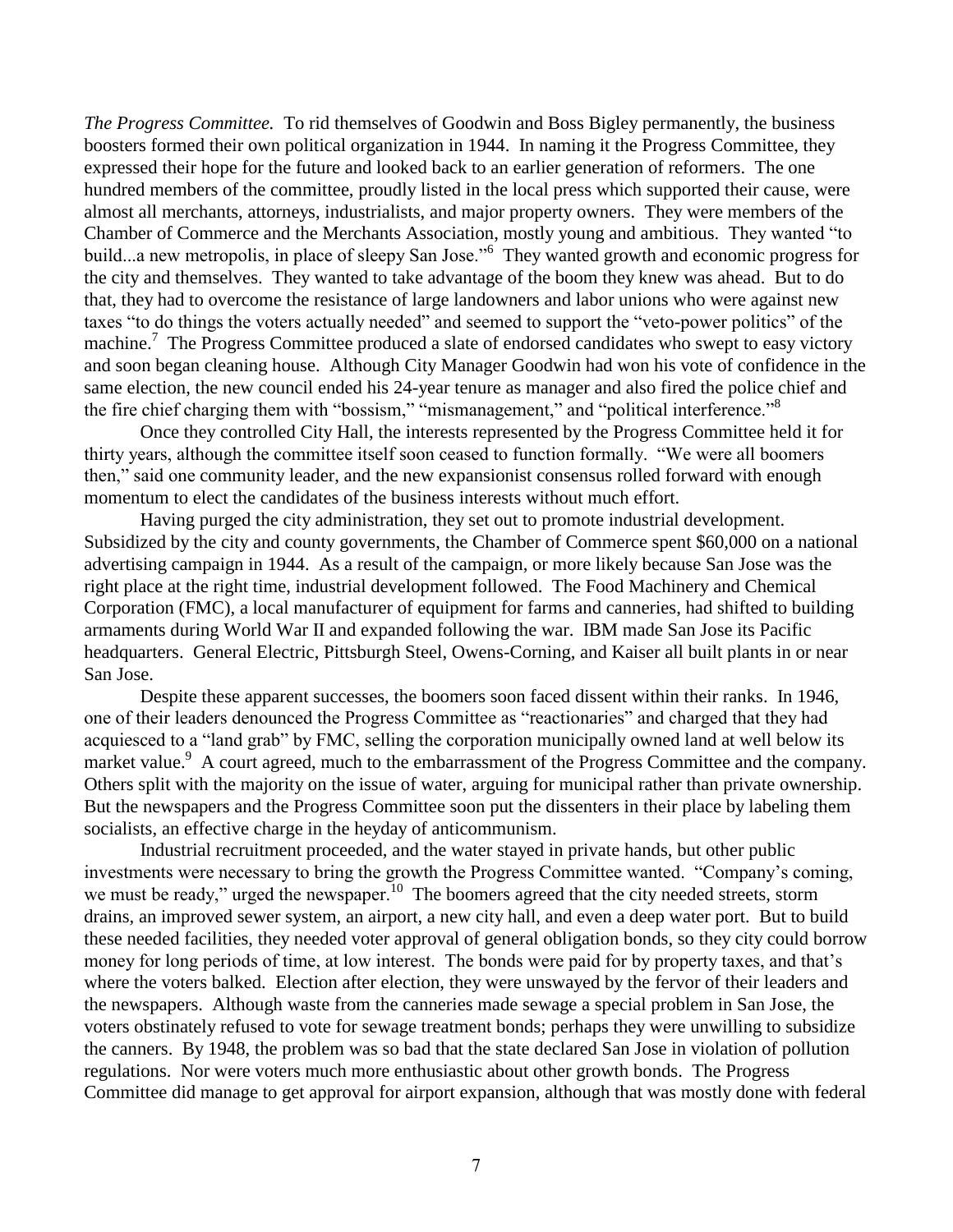funds. They also finally won authorization to move the site of City Hall, a decision that symbolized their ambitions for San Jose. The new City Hall was to be built outside the central business district and adjacent to new county offices; the ultimate goal was the consolidation of the two.

The Progress Committee and the newspapers had attempted to repeal the charter vote-ofconfidence provision for the city manager on grounds that it politicized what was supposed to be an apolitical position and made it difficult to recruit professionals. After Goodwin"s firing in 1944, the city council had replaced him with a nationally known professional manager; he resigned in 1950, however, partly in protest over the vote of confidence. But the voters, who evidently liked having this power, rejected the repeal.

The boosters needed a multifaceted manager, someone who could cope with the referendum, who shared their vision, and who could get voter approval for their bond measures. They pushed for and ensured the hiring of Anthony P. "Dutch" Hamann, whose professional background consisted only of being business manager for the nearby University of Santa Clara and a representative for an oil company. Hamann"s connection with the university was useful, however, because it was the alma mater of most of the Catholic business leaders of the city, including Mayor Albert J. Ruffo. And although Hamann had no training or experience in city management, he was a skilled politician and a public relations expert in short, a salesman. That was what the Progress Committee wanted and needed. Hamann was like them: he knew how to get along and he wasn"t an unbending professional. As one leader later put it, "as city manager, Dutch was the best salesman we ever had."<sup>11</sup>

Hamann added a needed component to the pro-growth coalition which was riding high in 1950. Two years later, another shot in the arm came when the Hayes family sold the morning *Mercury* and evening *News* to the Ridder group of newspapers. The elder Hayeses, who had acquired the newspapers during the Progressive era, had died, and the succeeding generation had lost interest in San Jose. The newspapers had not been as vigorous in boosting San Jose as they might have been. Joseph B. Ridder, the new publisher of the newspapers, promised an end to anemic leadership, declaring, "We hope to make the *Mercury News* not only among the best newspapers on the Pacific Coast but a vital and constructive force in the development of San Jose and its territory.<sup>"12</sup>

#### II. Outside Forces: Stimuli to Growth

With the local boosters of growth solidly united, the city boomed through the next three decades. In 1950, the population was 95,280 in a compact 17 square miles. Ten years later, San Jose had grown to 204,196 people and 64 square miles. In 1970, the city of 445,779 sprawled over 149 miles, and in 1980, the population reached 625,763. The population of Santa Clara County grew proportionately.

It would be easy to give full credit—or blame—for what happened to boosters like the Progress Committee, to Dutch Hamann and Joe Ridder; for good or bad they deserve much of it. But local forces can"t create growth all by themselves. There have to be reasons for people and industries to come to a city besides the fact that the welcome mat is out. Although the boosters did a lot to make San Jose grow, they were going with the flow of history.

Like other Sunbelt cities, San Jose offered a good climate, low taxes, plenty of land for low-rise, low-cost buildings, and an absence of unions. It was also near San Francisco, a financial center. But the key to the industrial development of San Jose and the Santa Clara Valley was the electronics industry, the roots of which can be traced to Stanford University. In the 1930"s, encouraged by Professor Frederick Terman, young Stanford engineers began to establish their own companies in the area. In 1938, William Hewlett and David Packard took Terman"s advice and formed Hewlett-Packard, now a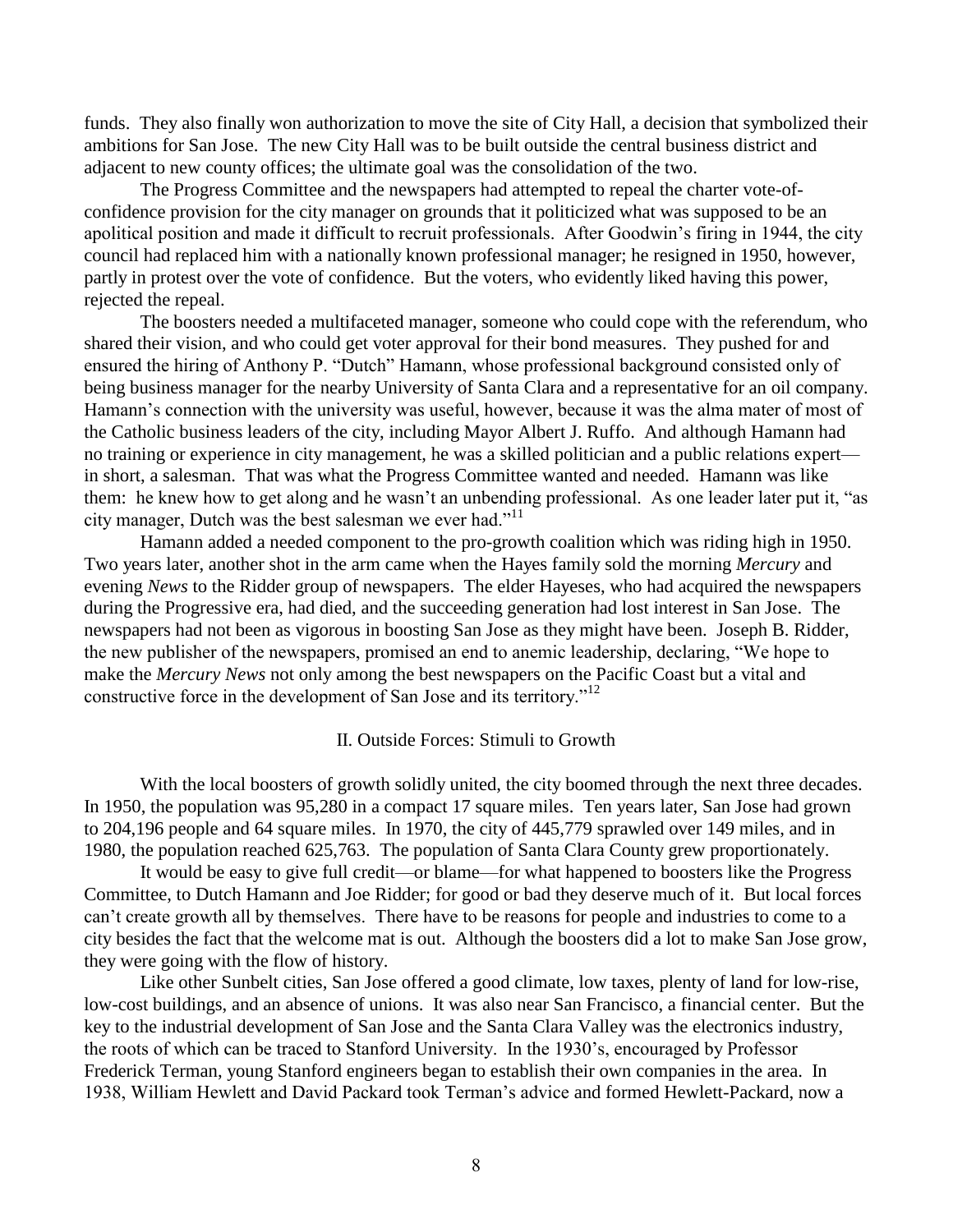major local employer. In 1946, financial, industrial, and university leaders to the north of San Jose established the Stanford Research Institute (SRI), which did industrial and defense research and later became an essential component of the industrial growth of the Santa Clara Valley. The federal government had already established similar facilities nearby at a naval air base and at the Ames Research Center.

Three stimulants to growth were already in place in the valley: friendly local government, plentiful land, and technological skill. Now the federal government added a fourth, money, through massive injections of defense and aerospace spending. The effects on the fledgling electronics industry were rapid. IBM and FMC expanded. New companies that soon would be household names, like Lockheed, Hewlett-Packard, Philco, General Electric, Sylvania, Fairchild, Memorex, National Semiconductor, and dozens of others, located in or near San Jose and expanded through the 1960s and 1970s. By 1979, two hundred thousand residents of the county were directly or indirectly employed in the electronics industry; twenty of the largest manufacturing firms in the county were either defense -, aerospace -, or electronics-related; only five were not. And Santa Clara County was the recipient of \$2 billion annually in federal defense contracts, 3 percent of the national total.

The jobs were there, then, for a nation eager to migrate to California, a movement that began in the 1930s and accelerated after the war. Millions of people were coming to California

...in search of something... seen in a movie or heard on the radio... [a place where] the air smells of orange blossoms and it is a long way to the bleak and difficult East, a long way from the cold, a long way from the past... For the war was over and the boom was on and the voice of the aerospace engineer would be heard in the land. "VETS NO DOWN! EXECUTIVE LIVING ON LOW FHA!"<sup>13</sup>

The job boom stimulated another growth sector. With thousands of new workers on their way, housing was needed. Local government gleefully provided the zoning, but federal policy also played an important part. Veterans Administration (VA) and Federal Housing Administration (FHA) mortgage insurance made it possible for the average American to fulfill the dream in the suburban housing tracts that began to characterize San Jose and other Sunbelt cities. The tax benefits of real estate ownership were an added stimulant: it was economically irrational *not* to own a home.

Federal and state aid also was essential for supplying the growing city and its industries with water and for subsidizing the construction of sewage treatment facilities and an airport. But the biggest direct assistance of both the federal and state government came in the form of highway construction. Three major freeways were built, running through and encircling San Jose and connecting it to San Francisco, Oakland, the Pacific Coast, and Southern California, as well as opening up new areas of Santa Clara County for development.

These external forces—federal defense spending, the location of industry, the migration of people, federal housing policy, and highway construction—contributed greatly to the growth of San Jose. The local supporters of growth, well aware of this, did all they could not only to promote San Jose but to support those state and federal programs that were useful to them and to make sure San Jose got its share. State and federal legislators from the Santa Clara Valley became cheerleaders for these programs, assisted by local economic and political leaders.

In sum, San Jose couldn"t have become the city it is today without enormous outside forces working in its favor and at its urging. Growth was occurring throughout the Sunbelt: in California, in the San Francisco Bay Area, and in Santa Clara County. It would have happened without Dutch Hamann or Joe Ridder or the Progress Committee, though the pace might not have been so fast in San Jose in particular. But they were there, and their endeavors put San Jose in the forefront of growth in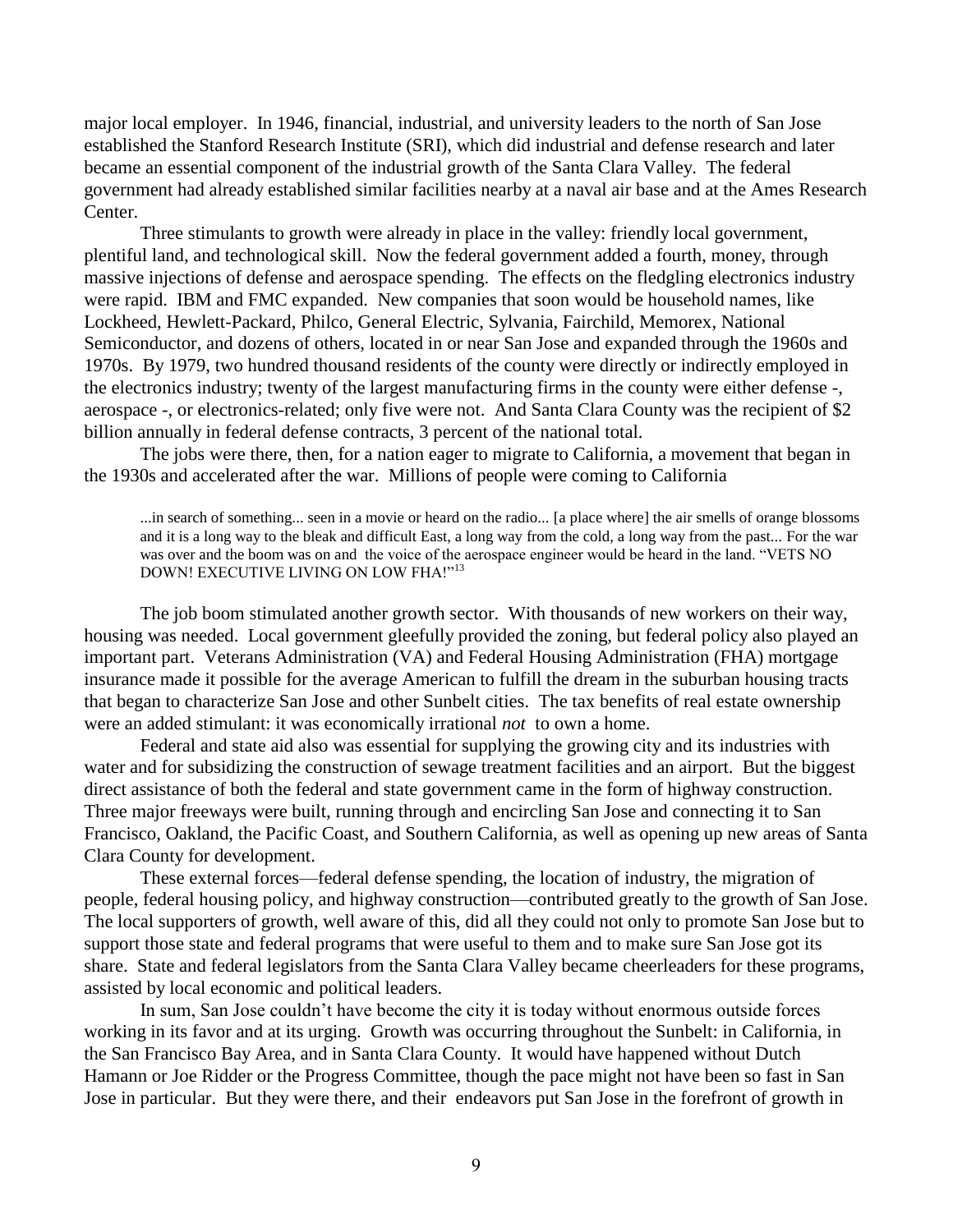the South Bay. "They say San Jose is going to become another Los Angeles. Believe me," said Hamann, "I'm going to do everything in my power to make that come true."<sup>14</sup>

### III. The Growth Machine at Work

While some of San Jose's growth was inevitable, much of it was consciously brought about by the very interests that benefited most from it. These interests were in charge of the city virtually without challenge from 1944 to 1969. Their policy was growth. Their tool was city government.

Since World War II, they had been promoting industrial growth to diversify San Jose's economy and as a basis for overall growth. San Jose and other cities in the area were also eager to strengthen their property tax base with industrial development, so they waged advertising campaigns to recruit industry and catered to industry"s every whim when it located in the city. Between 1950 and 1965, the Chamber of Commerce spent a million dollars plugging San Jose, subsidized by the city and county governments. Arriving industry found a cooperative local government eager to provide the zonings and capital improvements it needed. What industry wanted, it got. When IBM Planned to expand south of the city , San Jose simply annexed the area for the corporation's convenience. Scenarios like this were repeated many times over as the city did everything it could to woo and accommodate industry.

As early as 1954, the *Mercury* was celebrating the benefits of such growth. Trumpeting progress, an article crowned that new industry provided a "year round [rather than seasonal] industrial payroll."<sup>15</sup> By 1956, new industrial wages equaled cannery wages. And while 101,666 acres of Santa Clara Valley land had been devoted to orchards in 1940, by 1973 only 25,511 acres were put to such uses.

*Dutch Hamann's Panzer Division.* The city approved 491 annexations between 1950 and 1960 and more than 900 in the next decade, adding 132 square miles to its domain. The city did not accomplish this by awaiting humble petitions from landowners and residents eager for its services. Annexations were hustled, and sometimes even coerced. Instead of the planning department taking responsibility for annexation, the normal practice in most other cities, in San Jose the city manager was in charge. His aides were known as "Dutch"s Panzer Division." Among other things, they went door-to-door persuading farmers and residents to annex and offering lucrative concessions to landowners and developers. Growth came so fast that local mapmakers issued monthly packets of stickers to add to their master maps. As Hamann explained:

If you wanted to grow and be able to pay the bill, you had to annex surrounding areas to the city. To do that you couldn"t sit on your hands. Pretty soon you would become like Bakersfield and St. Louis, an enclave circled by small incorporated cities or special service districts that would tie you up forever. If you got bottled up, your tax rate would put you out of the running for new industries.<sup>16</sup>

The city government wanted to give developers and landowners what they needed, but they also wanted to make strategic annexations that would maintain San Jose"s dominance of the valley, "bottling up" other cities rather than being trapped by them. The city manager"s "Panzer Division" was vigorously engaged in urban imperialism, at war with neighboring communities. San Jose developed a policy of "shoestring" or strip annexation, adding a street or just one side of a street to reach a parcel of land the city wanted because of its strategic location or because some landowner could gain an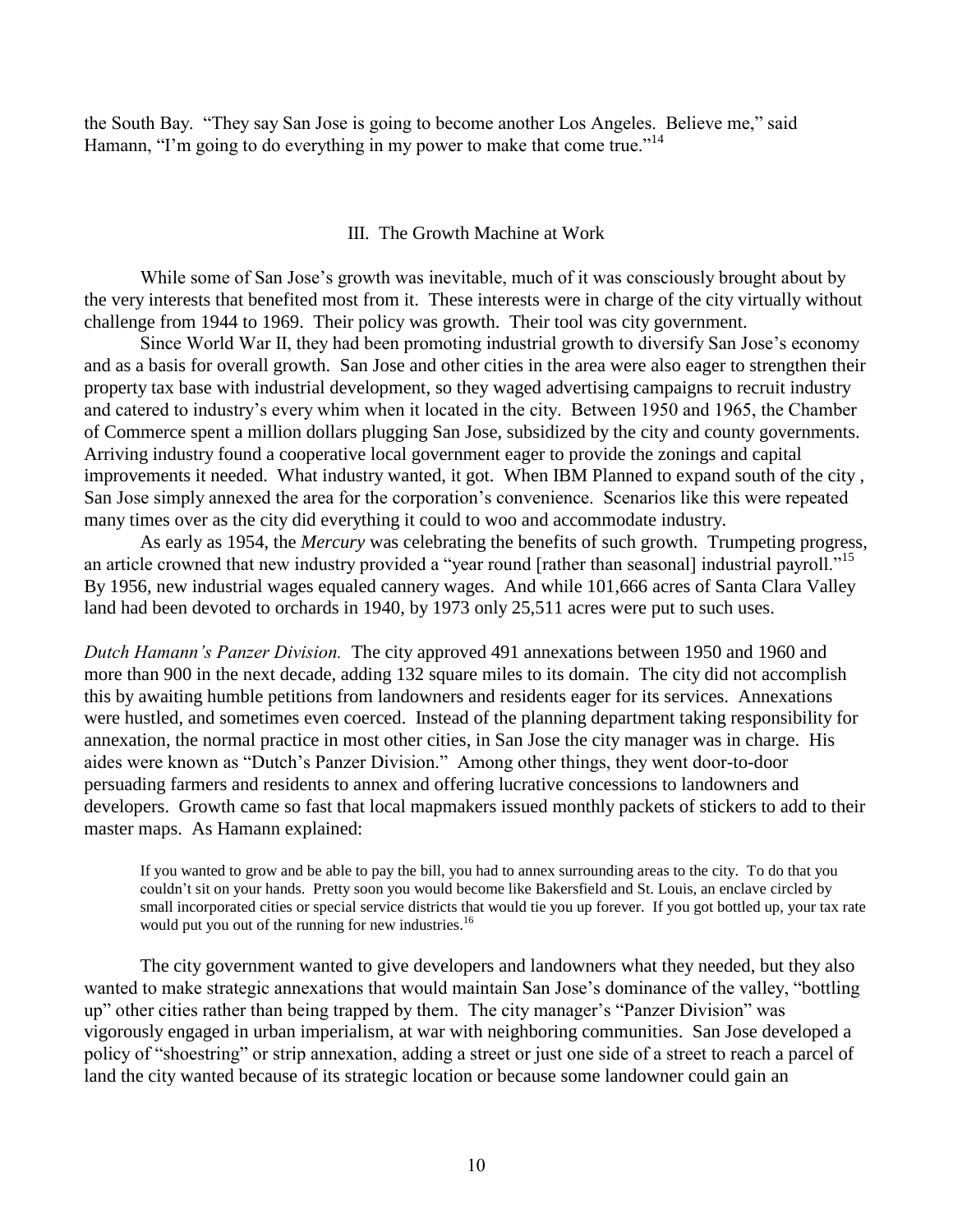advantage. San Jose sought to capture key intersections where shopping centers would one day be built. San Jose also used strategic annexations to block the expansion of adjacent cities.

The rationale for such "leapfrog" annexation was that in the long run, it would insure one large city, which, according to Hamann, would be "better... than a lot of little ones" because "it gives you the opportunity to plan."<sup>17</sup> Though gaps were left by the leapfrogging over property whose owners did not wish to become part of San Jose, they would supposedly be filled in later as landowners prepared to develop and wanted city services. Thus, "by annexing and expanding services to territories several miles beyond its developed core, San Jose preordained the future of annexation and development of most of the intervening lands."<sup>18</sup>

*Beginning Opposition to Aggressive Annexation*. Defenses against San Jose"s aggression were not entirely successful. Individual residents and property owners frequently alleged skullduggery and sued the city, delaying or blocking annexations. The city dealt with his resistance by ignoring it. Officials simply annexed around pockets of resistance, assuming that someday the surrounded areas would have no choice but to join the city. As San Jose"s land grab continued, groups of residents in developed areas to the south and east attempted to incorporate as cities themselves in order to avoid being absorbed. Their efforts failed, but at least three other cities in Santa Clara County were incorporated for this reason. Existing cities like Santa Clara found themselves in constant annexation battles with San Jose, and although they sometimes won the battles, they lost the war because of San Jose"s strategic position.

Perhaps the most serious opposition to San Jose's annexations came from school districts. Until 1954, California cities and school districts were required by state law to have the same boundaries; when a city annexed territory, that territory joined the city"s school district. Rural school districts adjacent to San Jose were seeing their tax bases and their schools annexed away from them. They responded with lawsuits that delayed and sometimes stopped annexations. Resistance from the schools ceased when San Jose"s state legislators gained passage of a law separating school districts from municipal boundaries. But the children of San Jose today attend school in nineteen different districts, a factor that has contributed to the city"s fragmented politics, lack of identity and racial segregation.

San Jose"s ambitions went beyond annexation where necessary. Two incorporated cities, Alviso and Milpitas, lay in the path of San Jose"s drive to the northeast, where it sought access to the San Francisco Bay and more direct control of its own sewage treatment facilities. Agents of San Jose instigated campaigns within these small communities for consolidation with San Jose. Their efforts failed in Milpitas but ultimately succeeded in Alviso, giving San Jose what it wanted.

*Flexible Land-Use Policies*. But annexation was not the only means by which San Jose facilitated growth, nor were city services and the prestige of being part of a big city all that persuaded landowners to annex. Another means of enticing them was San Jose"s flexible land-use policy. By and large, the city let developers do what they wanted wherever they wanted to do it.

Most cities have general plans that set forth guidelines and policies for land use. Yet until 1960, when the state and federal governments began making general plans a prerequisite for certain grants-inaid, San Jose had none. Although the city"s population had more than doubled in the preceding decade, the plan San Jose produced in 1960 was not much more than a collection of the public works department's maps of streets, sewers, and storm drains. No policy goals were included. A 1966 general plan was an improvement, but just having a plan wasn"t enough. If a plan is to be effective, a city must follow it; but San Jose was far more concerned with cooperating with developers than with good planning.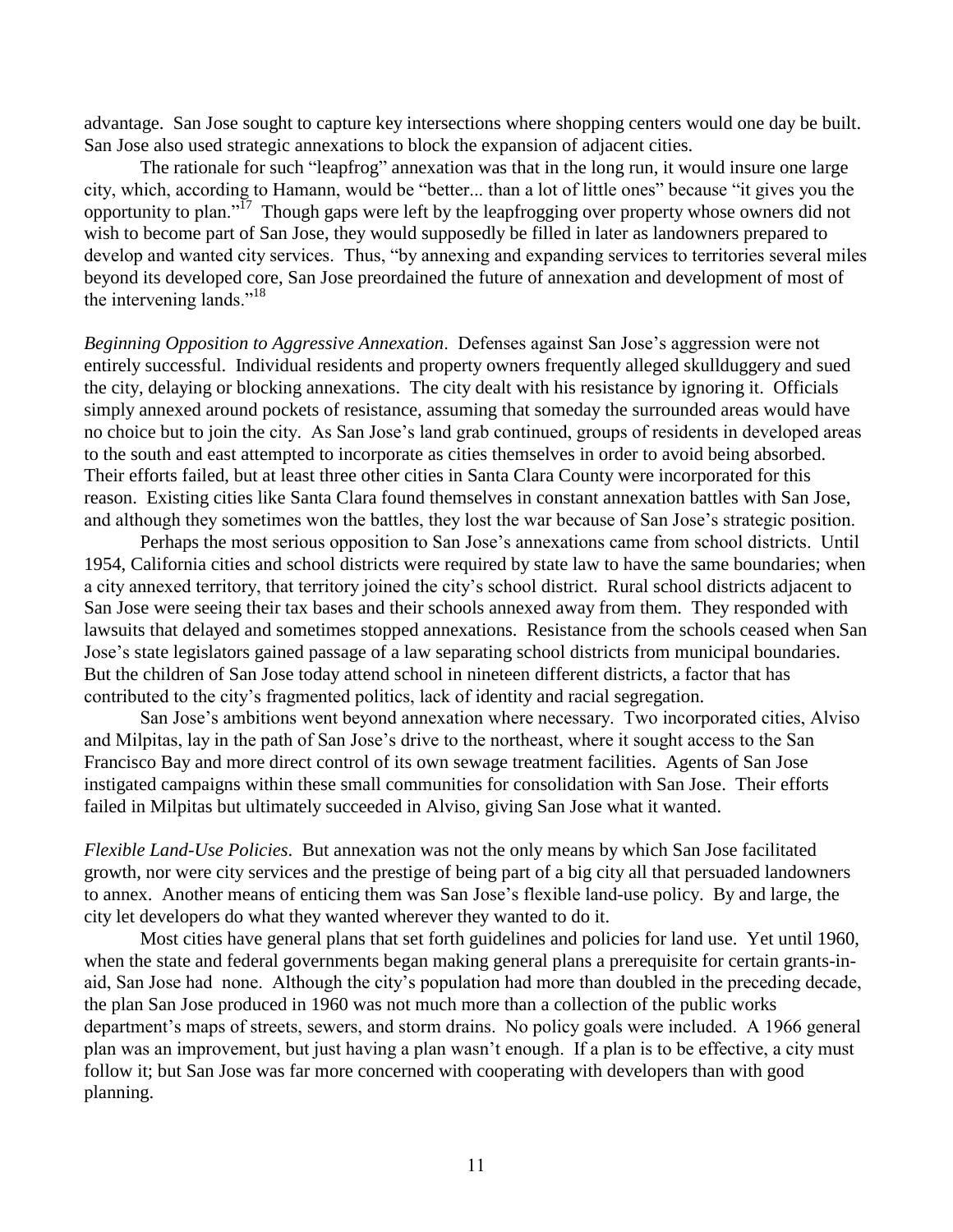A general plan is a statement of goals; those goals are put into effect through specific zoning decisions which dictate what particular uses specific parcels of land may have. Thus, through zoning cities regulate land use and control the quality of development. But San Jose"s use of these controls was, to say the least, lax. The city approved subdivisions on floodplains, hillsides, earthquake fault lines, and wetlands and in areas without water or sewer connections. Later, some of these subdivisions cost the taxpayers a lot of money, either in reparations or in building needed facilities. But at the moment of their approval, they satisfied the developers.

Such policies ensured that given a choice of what city to annex to, landowners would opt for San Jose. Whether in future land sales or in developing themselves, they could be sure to be rewarded with "lower lot sizes, less stringent construction requirements, unusually low rates on service extensions to the developments, and an almost 100 percent probability of favorable rezoning." 19 Milpitas, for example, required a 6,000 square foot minimum lot size for residential development; San Jose required 5,000 square feet. the city"s research section produced a report showing that builders saved 50 percent on lot preparation costs in San Jose as compared to Milpitas.<sup>20</sup>

Much land was annexed without these enticements. For the developers of this land, there were other advantages. Through its vigorously anticipatory annexation policy, the city always had "plenty of land...ripe for development," so builders could do their work furthest from the center of the city, where land was cheapest and had the additional marketing advantage of "country living".<sup>21</sup>

*Capital Improvements Through General Obligation Bonds.* To facilitate the development of annexed areas as well as to entice others to annex, San Jose"s boomers used capital improvements like roads and sewers. Such improvements cost a great deal of money. Federal grants paid for some: during those years, San Jose received federal money for highways, sewage treatment, libraries, parks, and its airport. But most of the money had to be extracted from local taxpayers through general obligation bonds.

Typically, in approving general obligation of bonds, voters authorize their city government to borrow money, usually at relatively low interest rates over a long period of time to pay for the infrastructure projects funded by the bonds. That payment is generated by an increase in the property tax, a commitment made by the voters when they approve the bonds.

But in San Jose, while the bill went to the taxpayers, the biggest benefits went to the developers. It was they who needed the capital improvements in order to build. For a time San Jose voters balked, but then, in bond elections in 1957, 1961, 1966 and 1969, the voters approved \$134 million in general obligation bonds, most of which financed capital facilities in new areas. Dutch Hamann and the *Mercury News* were the principal propagandists for the bonds, but the campaigns were steered by a group of contractors, developers, businessmen, and public officials that came to be known as the Book (or Buck) of the Month Club.  $^{22}$  They raised \$57,000 for the 1966 bond campaign, with major contributions from construction companies, the San Jose Water Works, Pacific Telephone, Pacific Gas and Electric, the Real Estate Board, the Chamber of Commerce, packers and canners.<sup>23</sup> With voter turnouts as low as 15 percent, their lavish campaigns and the strong support of the newspapers usually turned the trick.

Once voters approved bonds, they still had to be sold to investors. Here again, Hamann and the boosters met success. Former mayor George Starbird explained that "much growth of the city was due to the confidence of the investment interests in New York in San Jose bonds—Hamann, the real architect of this city, had a lot to do with and that. He organized promotional trips to the East, "telling our story" and "creating a favorable market."<sup>24</sup> The bonds did better than some expected, and one informant had this theory why: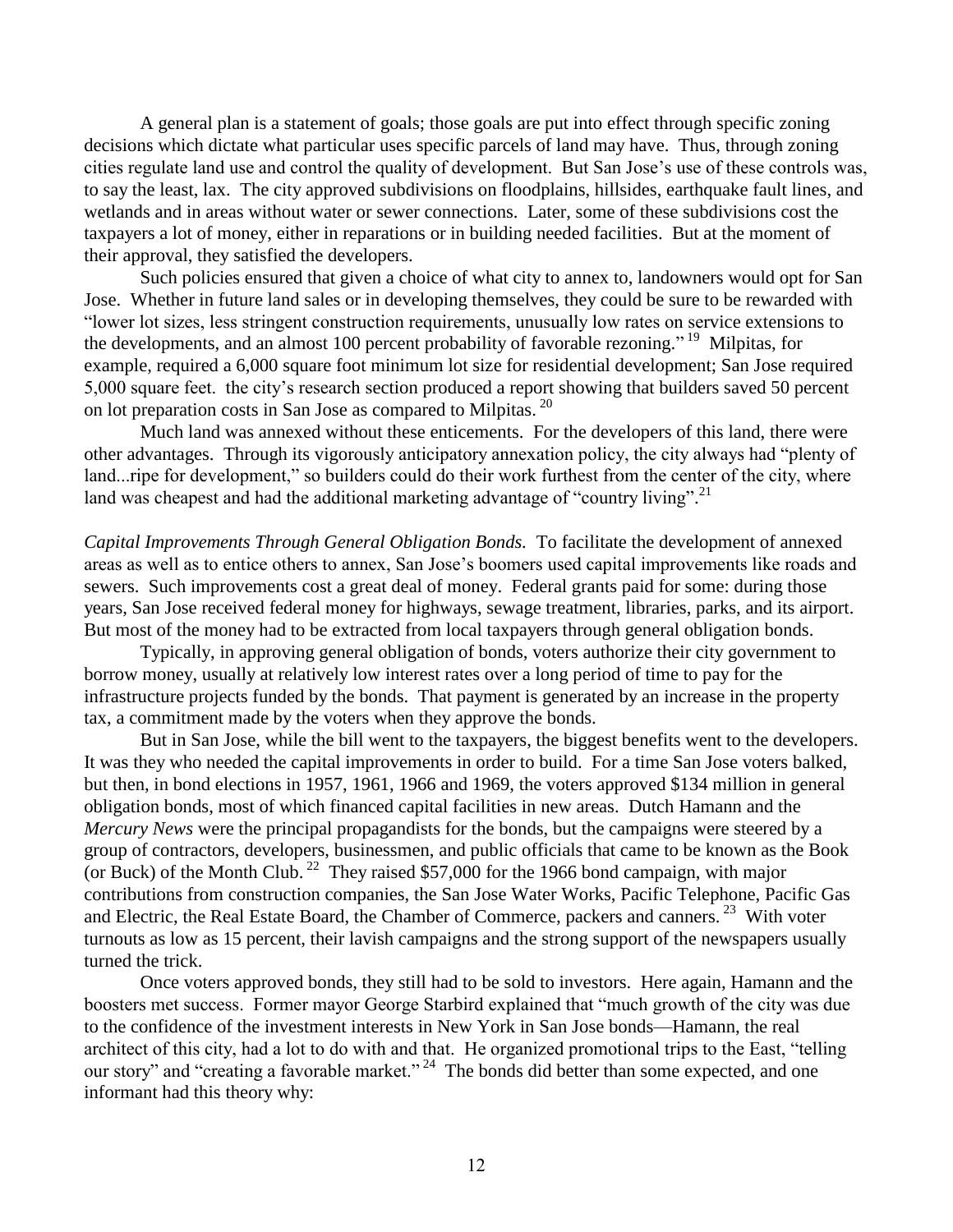On a strict basis of classification, San Jose voters were carrying a heavy load indeed and the bonds shouldn"t [have sold] as well as they did, but with the glamour we painted into the picture...I guess everyone wanted to invest in California if they couldn't live there.<sup>25</sup>

Hamann and other city officials began to commute regularly to the East, "and the results were really fantastic," noted the same observer. "You don't build, you sell... And I was the gun for hire."

With the money now flowing in, much was used for capital improvements aimed specifically at accelerated growth. Improvements went where developers wanted to develop. Sewers, for example, were "planned" by putting pins in a map with each inquiry from a developer; when there were enough pins, a sewer line was built.<sup>26</sup> Often streets and sewer lines were constructed larger than necessary. The city argued that this was just good planning for anticipated future growth, but it also encouraged and to some extent subsidized that growth. The subsidy was produced by selectively exempting newly annexed areas from paying for municipal bonds that provided them with capital improvements. Only the taxpayers who resided in the city at the time the bonds were originally approved paid for them. This became part of the bargaining process in the packaging of annexations, as unacquired areas were often tempted to annex by the promise of "free capital improvements."<sup>27</sup>

*San Jose's Sewage Monopoly*. San Jose"s greatest weapon in the annexation wars was its control of the sewer system. What water was to Los Angeles, sewage was to San Jose. In the 1880"s, San Jose had built a drainage "outfall" to the San Francisco Bay large enough for a city of 250,000. The scale was partly needed for cannery effluent, although as early as the 1930"s, San Jose was in trouble with the state for polluting the Bay. With the state threatening to cancel building permits, San Jose passed bonds for new treatment facilities n 1950. The city was cited again in 1967, 1979, and 1980, but despite the problems, San Jose had the largest sewage disposal system in the South, and had it first.

San Jose used this sewage monopoly in its battles with adjacent cities and with recalcitrant landowners. In 1951, the city council banned outside links to the system; annexation was to be the price of sewage disposal. At one point, Hamann boasted, "We"re in this fight to the finish, and if we have to use sewage disposal to bring [neighboring] Santa Clara to some point of reasoning, we'll do it."<sup>28</sup>

*A Paradise for Developers*. The combination of aggressive annexation, lenient zoning, eagerly supplied capital improvements, and the sewage monopoly sped growth on its way. San Jose was a paradise for developers, who maintained good relations with the city council through the Book of the Month Club and generous campaign contributions. But the council and city administrators also benefited directly from growth. "Illegal activities" and "payoffs' were suspected although never proved.<sup>29</sup> But collusion was patently obvious. Builders, local merchants, and politicians were, after all, part of the same class; they thought alike and they met frequently. Exchanging information or making deals involving land speculation or development was easy, even natural. And with minimal conflict-of-interest laws, it was even legal. City Manager Hamann himself was involved in more than fifty property transactions during his tenure; some of his property later became sites for major intersections and shopping centers.

The most avid booster of all the projects and candidates of the growth machine was Joe Ridder's *San Jose Mercury News,* which clearly benefited from the growth it promoted: "We don"t have newspapers," said the circulation manager, "we have catalogues."<sup>30</sup> For, as San Jose boomed in population, it was growing into one of the major retail markets in the country, a trend that would make the *Mercury News* one of the nation"s most profitable newspaper combinations.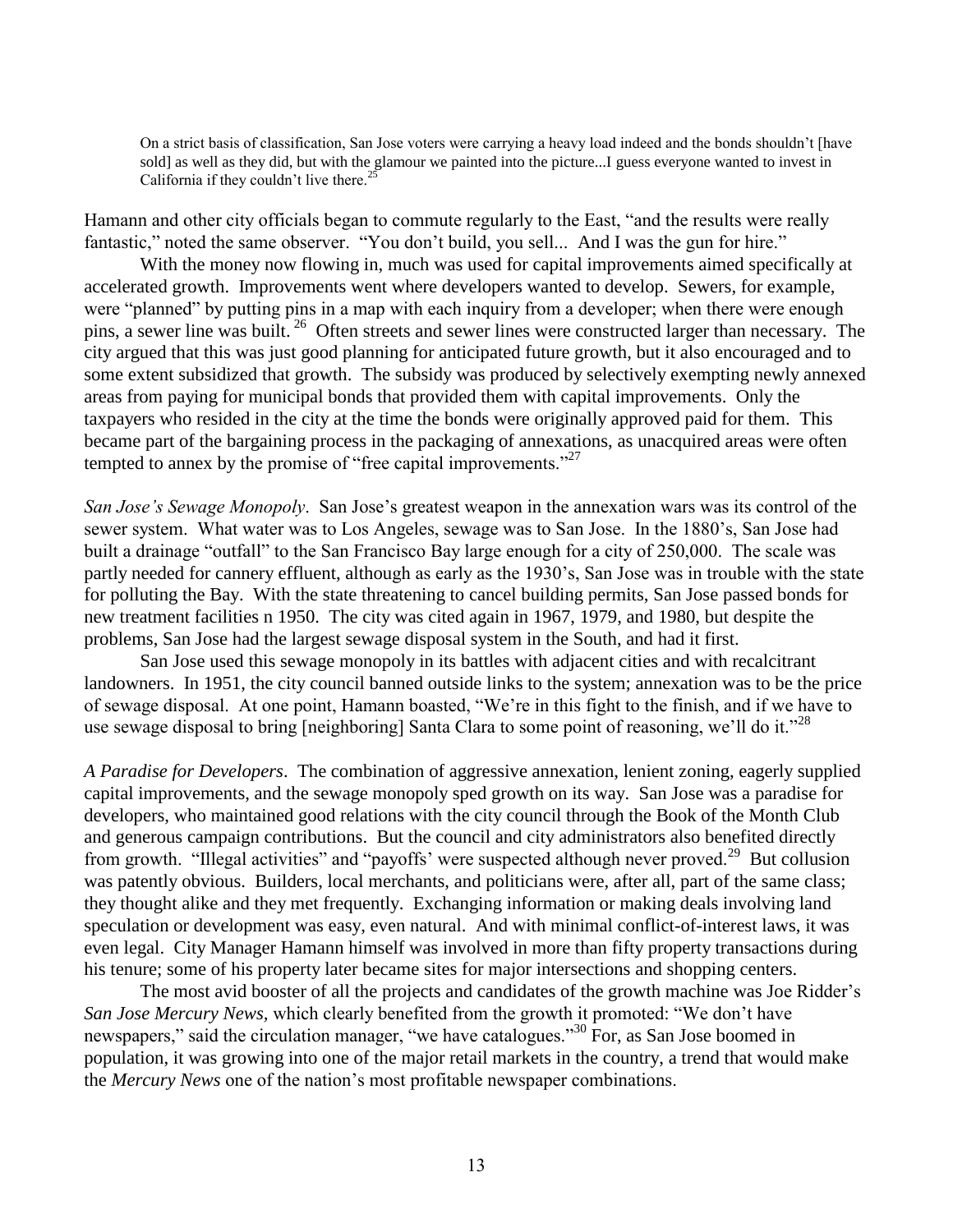In addition to the local growth facilitating policies, the boomers successfully lobbied the state and federal governments to build freeways and water supply systems. And to enhance San Jose's image as a major city, its leaders promoted an expanded city hall, a community theater, and a sports arena. But the voters resisted, unpersuaded that these projects were as essential as sewers and roads. Proposals for the new city hall had to be submitted to the voters four times before winning approval. Construction of the community theater was approved only after extreme and deceptive manipulation of the project"s finances. The sports arena was never approved.

*Recognizing the Need for Urban Renewal.* Ironically, the boomers" vigorous annexation and pro-growth policies had in some ways hurt their own San Jose pocketbooks. Though retail sales for the region had sky-rocketed during the growth years, most of the increase was in suburban shopping centers, not downtown. Some of the shopping centers were not even in San Jose but in adjacent municipalities. By 1963, San Jose accounted for only 9.4 percent of the county"s retail sales, down from 67 percent in 1920. The city administration had contributed to the decline of downtown by encouraging the growth of shopping centers, failing to solve parking problems, and moving city hall and hundreds of workers out of the area. By 1970, every downtown department store had closed or moved elsewhere.

So as early as 1956, even as they continued to peddle freeways and shopping centers that helped create the problem, business leaders pushed for urban renewal. They established an urban renewal agency eligible for federal funds and empowered to condemn property. But by the time the new agency had acquired and cleared land for redevelopment, it was too late. No major department store has yet been built in downtown San Jose. Land was vacant for years, removed from the tax rolls and demoralizing to view. Gradually, there was been some improvement. As the electronics business burgeoned, a number of banks built regional headquarters to oversee their investments. A convention center, funded by redevelopment dollars, also attracted several major hotels, but downtown San Jose has never revived as a retail shopping area.

*Keeping San Jose Autonomous*. Underscoring all the actions of the boosters of the 1950s and 1960s was the effort to make San Jose the dominant force in the South Bay and to retain San Jose"s autonomy. It was, after all, the government the boosters controlled. They ran roughshod over smaller cities, with conflict continuing until San Jose"s annexation policies had done their work and cut off expansion from their competition. They fought the "ranch house conservatism" of the county government, which attempted to "retain agricultural areas as buffers among the expanding towns."<sup>31</sup> San Jose also guarded its political autonomy and its physical and symbolic independence from the larger cities of San Francisco and Oakland from the north. In 1950, San Jose successfully resisted being included in the San Francisco-Oakland standard metropolitan statistical area by the census bureau. San Jose and Santa Clara county remain a separate metropolitan statistical area. More substantively, the city and county rejected participation in the Bay Area Rapid Transit when invited to participate in 1957, a decision now regretted by many. A decade later, when the federal government mandated a regional council of governments, San Jose was a reluctant participant.

## IV. The Challengers: Growth versus Livability

As the city grew, its nature and functions changed. The economy diversified. Construction and electronics displaced agriculture and canneries as the economic base of the community, introducing new interests to city politics. A subtle shift in power had occurred as early as the 1950s when developers and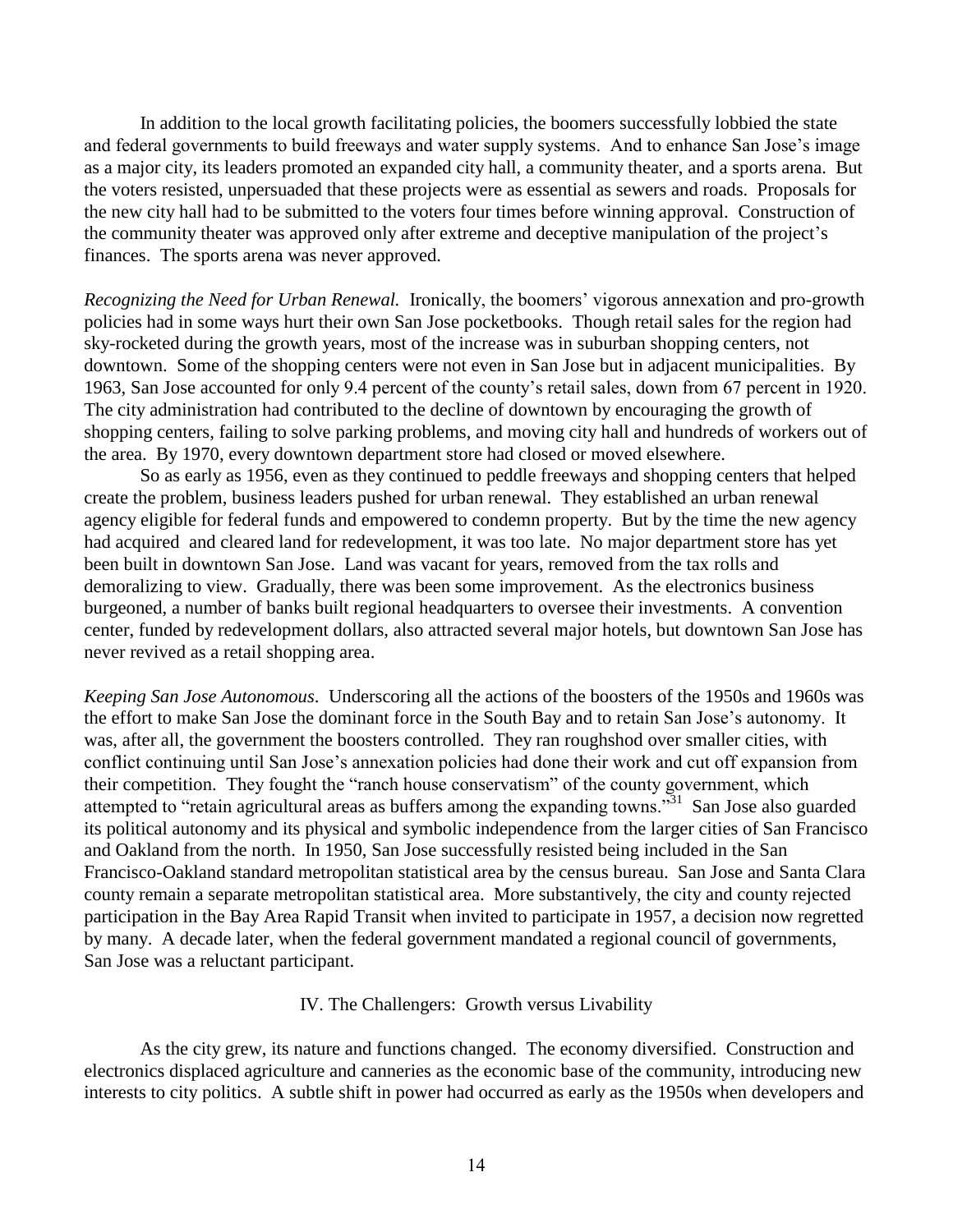new industrialists became major political forces, edging out the orchardists and merchants who had been in ascendance for the first half of the century.

And as the city grew, newcomers came to outnumber old-timers. Eventually, as in many other Sunbelt cities, these new residents began to question the old leadership. The growth machine faced its first electoral challenge from the grassroots in 1962 , a challenge that has been in progress ever since. The very people who had been brought to the city by growth began to question that ethic.

"The election of 1962," former Mayor George Starbird said, "cast a shadow that falls across our political scene even today." Councilwoman Virginia Shaffer and two other new council members were elected on a vigorously anti-incumbent platform with the support of emerging homeowners organizations. Starbird incredulously observed that "City Hall audiences became unruly for the first time in history...You could not seem to get the pulse of the voters - what they actually wanted.<sup>332</sup>

But the concerns of the insurgents were not really so difficult to understand. San Jose had grown so quickly that the city was unable to provide the services its affluent residents wanted and expected. The city sprawled across what had once been the Valley of Heart's Delight. But the new residents didn't care much about what had been there before them. What they did care about was their own immediate environment and, to a lesser extent, the loss of the remaining open space.

The dependence of the sprawling city on the automobile meant polluted air. The incapacity of the sewage treatment plant to keep up with the rate of growth meant polluted water. But the most important issue for the new residents was the inadequacy of basic city services: police and fire protection, libraries, parks, streets, and schools. The affluent aerospace engineers and electronics technicians that thronged to the valley expected good municipal services. But sprawl put a heavy strain on the ability of government to provide them.

The police and fire departments had to protect a huge and constantly expanding area. Leapfrog growth made it difficult for them even to know where their jurisdictions began and ended. There were stories of firefighters from two or three cities converging at the scene of a fire and watching buildings burn as they disputed whose responsibility it was. Schools couldn"t keep up either, and by the 1970s, many were on double sessions, a development that affluent parents of the city abhorred. Open space disappeared and was not replaced by an adequate system of parks. Yet the taxpayers continued to carry a heavy burden for capital improvements. Bonded indebtedness had doubled between 1950 and 197 twice as fast as in other large cities in California.<sup>33</sup> Residents paid the city's bills, but their money went for growth-inducing capital improvements, not for the services and facilities they wanted.

Councilwoman Shaffer and the homeowners—upset over the inadequate city services, the tax burden, and the city"s emphasis on growth—took the offensive. Both past planning practices and new proposals came under their fire. They condemned shoddy developments—some built on hillsides subject to earthslides, others unconnected to the water system, and many that were simply badly constructed. They opposed a "new town" of 100,000 people on recently annexed land at the southern edge of the city in Coyote Valley. They accused city officials of involvement in land-use deals and the suppression of scandals, pointing their finger too at the district attorney and the *Mercury News* for ignoring the corruption because of their own connections to the growth machine. The homeowners' criticisms were supplemented by occasional complaints from business leaders that City Hall was allowing too much housing construction and doing too little to promote industrial development.

*The Growth Machine Retrenches*. In 1962 Shaffer and her allies launched a recall of the council members who supported City Manager Hamann. Not surprisingly, the *Mercury News* and the old Progress Committee and Book of the Month Club rallied round Hamann and his council. Hamann later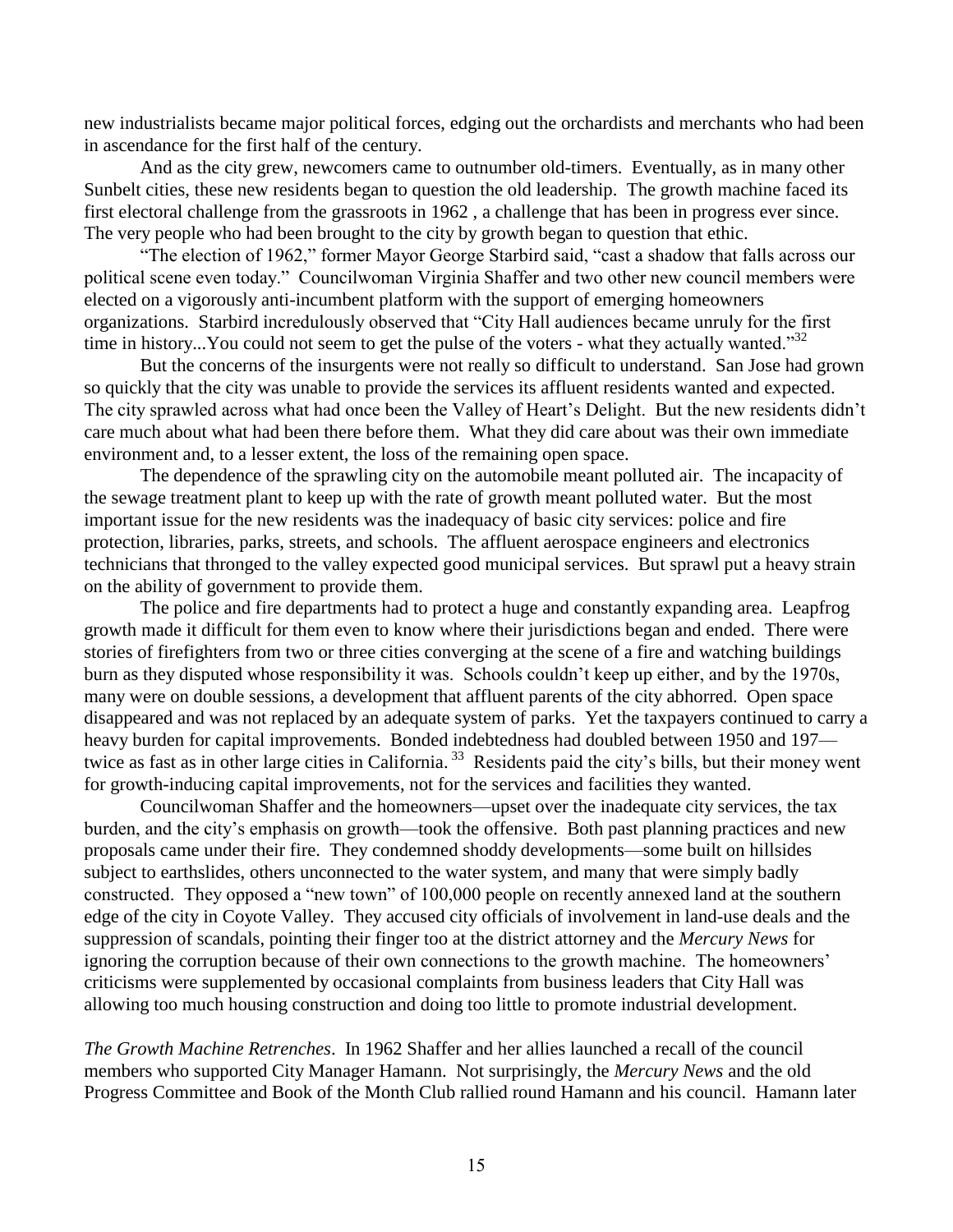boasted that an industrialist friend had called up a councilman who was hassling and said "no more [campaign] funds from FMC if you don't lay off." Hamann and his council supporters survived the recall, but their share of the vote was far below the once-typical landslide levels. Changes were brewing, but they chose to ignore them: immediately after the election they reaffirmed the city's aggressive annexation policy.

In a defensive move, leaders of the growth machine undertook a revision of the city charter. They proposed to eliminate the vote of confidence for the city manager, something they had disliked for a long time, although it had worked well enough for Hamann. They also proposed that the mayor be elected directly instead of being selected from among the council. This, they thought would give the city a more visible and authoritative spokesperson. Still, the powers of the office were strictly limited to presiding over council meetings. They also considered discarding at-large city council elections and replacing them with district elections, which they hoped would make residents of unincorporated areas more willing to annex the city.

Proposals for district elections came to nothing a the time, but the vote of confidence was eliminated and beginning with the 1967 election of businessman Ron James, San Jose has had a directly elected mayor. The campaign for the charter change brought the growth coalition together once again. The *Mercury News* was vigorously supportive, and the campaign was funded by FMC, the San Jose Water Works, Pacific Gas and Electric, Pacific Telephone, various homebuilders and realtors, and *Mercury News* publisher Joe Ridder. <sup>34</sup>

*Low-Income and Minority Residents Speak Out.* Besides the challenges from relatively affluent homeowners, the growth machine faced accelerating demands from low-income and minority residents. The 1970 census reported that 22 percent of the city's population was Hispanic and 4 percent, black minorities sufficiently large to have considerable potential power. But as a 1973 Rand Corporation study pointed out, the minority population had not prospered as much as the Anglo majority: "poor [largely Hispanic] neighborhoods [had] deteriorated relative to better-off neighborhoods, and segregation had increased."<sup>35</sup> The boom had not benefited them.

During the 1960s, the era of the civil rights movement and community action, San Jose"s minority population began demanding its share of the pie. Complaints focused on police brutality, housing discrimination, and inadequate services, but City Hall was largely unresponsive except to appoint a Japanese-American, Norman Mineta, to a seat on the city council in 1967.

The federal government was more responsive to the minority community, however, providing aid the city refused and even enticing the city into cooperation to obtain federal funds. A community action agency was established in 1967 as part of the federal War on Poverty. That same year, the city applied for and won federal urban renewal funds for a program in the Mexican-American barrio; the money was used to induce the area to annex to the city. In 1969, San Jose began receiving federal Model Cities funds, targeted to low-income neighborhoods and intended to spur model community development projects.

Although these programs were the center of much attention and controversy in the late 1960s, their long range impact is questionable. Much energy in the minority community went into the effort to control these programs, as opposed to forming significant electoral coalitions that could actually alter the balance of power in the city. Meanwhile, growth-oriented city leaders treated the programs as a way to buy off or silence the minority community, while they carried on business as usual. Although these programs did not bring about substantial change in San Jose, they helped define the issues and enabled new leaders and organizations to emerge. Chicanos and blacks continued to demand fair representation,